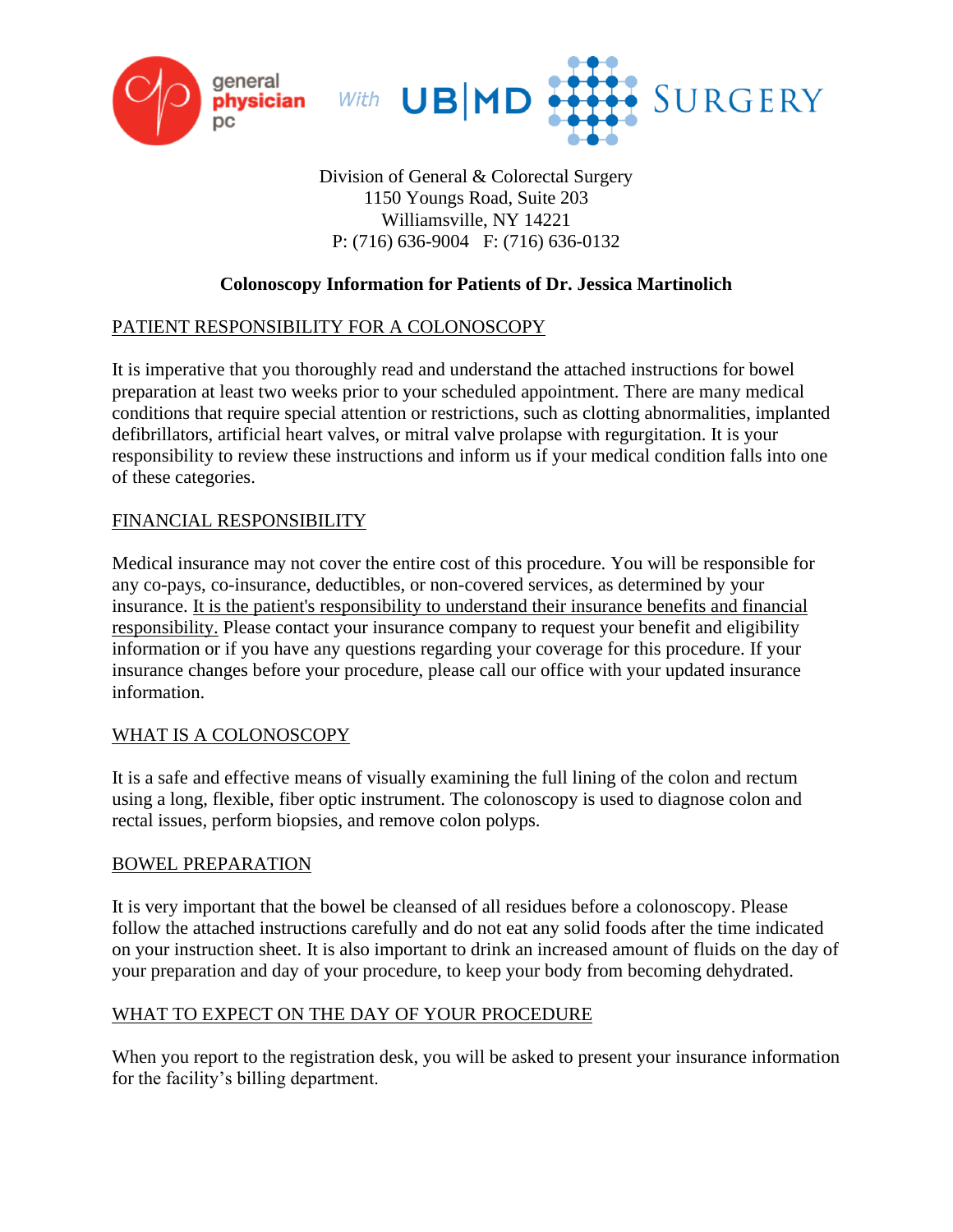

In the GI lab, you will be interviewed by a nurse who will take a brief medical history. Please bring a list of your medications and drug allergies. You will then be asked to change into a hospital gown and lie down on the examination table. An IV will be started, so you can be given sedation during the procedure. This will keep you relaxed and comfortable. A lubricant is applied to the anus. Then, the doctor will insert the colonoscope and advance it through the entire colon. You may feel some cramping as the scope passes around certain turns in the colon, but this does not last long and is relieved as soon as the scope is repositioned. Air will be introduced into the colon during the procedure, and this may make you feel bloated. Please feel free to pass this air, as it will make you feel more comfortable.

After the procedure, you will rest in a recovery area for about 20-30 minutes. This will allow the sedation to wear off and give you time to pass any remaining air from the colon. You will be given some juice or soda at this time if you wish. In most cases, you will be allowed to resume your regular diet immediately, however, detailed instructions will be given to you by a nurse. The doctor will explain to you and your family member or companion what he found during the procedure and what recommendations he has for you.

As with any surgical procedure, there are some risks involved. Perforation of the colon is a slight risk, but an extremely rare occurrence. Some bleeding after the procedure is common, especially if polyps were removed or biopsies taken. The doctor will explain to you individually what to expect following your colonoscopy.

#### COVID-19 VACCINATION

If you have been vaccinated, please send us a copy of your vaccine card. Make sure the entire card can be seen clearly and legibly. You may email a copy to **cmajewski@gppconline.com**, mail it to 1150 Youngs Road, Suite 203, Williamsville, NY 14221, or fax it to 716-636-0132. Please also bring the ORIGINAL COPY of your vaccine card with you on the day of the procedure.

#### **INSTRUCTIONS**

Please read and review these instructions carefully. Feel free to call us if you have any questions or concerns. Also, please let us know if you have any medical conditions, such as diabetes, heart or kidney disease, as indicated on your preparation sheet.

\* Please review these instructions at least two weeks prior to your procedure.

\* Do not schedule this procedure if you plan to be going out of town three (3) days after the scheduled procedure.

\* If you weigh over 300 pounds or have a BMI over 50, it is IMPORTANT that you contact the office and notify us.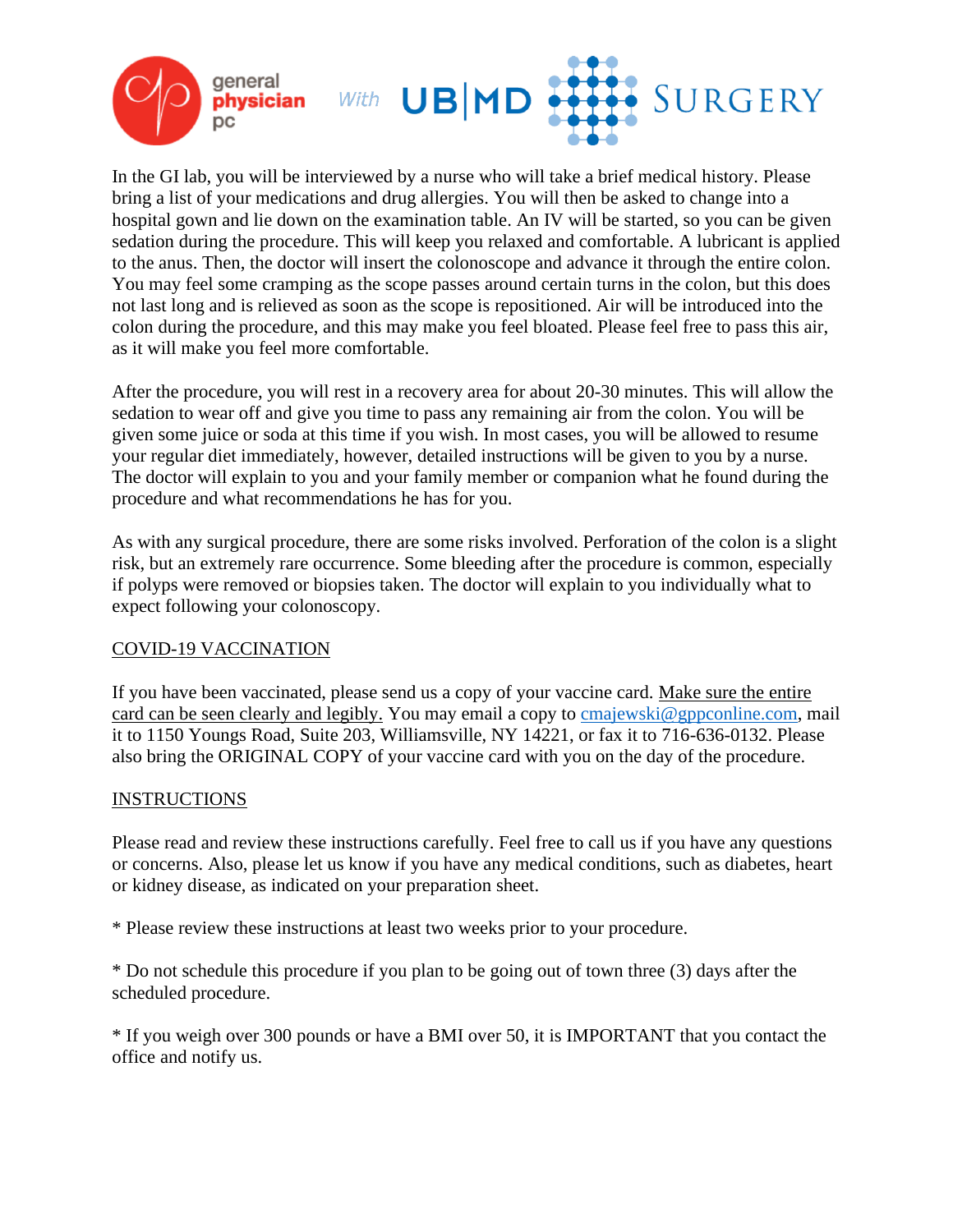

**Please avoid** Aspirin, Ibuprofen, fish oil, iron supplements, flax seed, Vitamin E, and any antiarthritic medications for seven (7) days prior to the procedure. You may take Extra Strength Tylenol. If you take any blood thinners, we recommended stopping them five (5) days before your procedure, with clearance from your primary care physician or cardiologist.

**You may continue** to take any heart, thyroid, blood pressure, or cholesterol medications as you normally would, even on the day of your procedure.

**If you are a diabetic** on insulin, it is important to check with your primary care physician for instructions. We usually suggest you cut your insulin dose in half on the day before and morning of the procedure, but this should be confirmed with your physician. These include but are not limited to Humulin, Glucophage, Actos, Glucovance, Metformin, Lantus, Glyburide, and Humolog.

If you had any artificial implant (i.e. hip replacement) or any heart valve condition, please check with your physician to see if they recommend the use of prophylactic antibiotics. We no longer recommend antibiotics prior to endoscopy procedures, but will be happy to arrange this if your physician advises it.

#### **Over-the-counter:**

(3) 10 ounce bottles of Magnesium Citrate

- (1) Phazyme tablet
- (4) Dulcolax tablets

#### **Prescription:**

(2) Zofran tablets

You will begin a clear liquid diet 24 hours prior to the procedure. Absolutely no solid food or dairy products. It is very important that you drink plenty of fluids all day the day before the procedure to prevent dehydration. You will be spending a lot of time in the bathroom as the laxative works to clean your colon, and you will be losing a lot of fluid that needs to be replaced.

Clear liquids include: strained soup, broth, bouillon, popsicles, lemon ice, Jell-O, clear soda pop, and clear fruit juices (apple, cranberry, grape). Gatorade is also recommended. Coffee and tea are okay, but both contain caffeine that can make you urinate more. You will need to drink extra fluids to make up for the loss. Try to avoid preparations that contain red food coloring. Hard candy is okay, if slowly dissolved.

# **DAY BEFORE THE COLONOSCOPY**

You may mix the Magnesium Citrate with your juices when drinking.

- At 5:00 p.m., drink 10 oz Magnesium Citrate and take two (2) Dulcolax tablets.
- At 8:00 p.m., drink 10 oz Magnesium Citrate and take two (2) Dulcolax tablets.